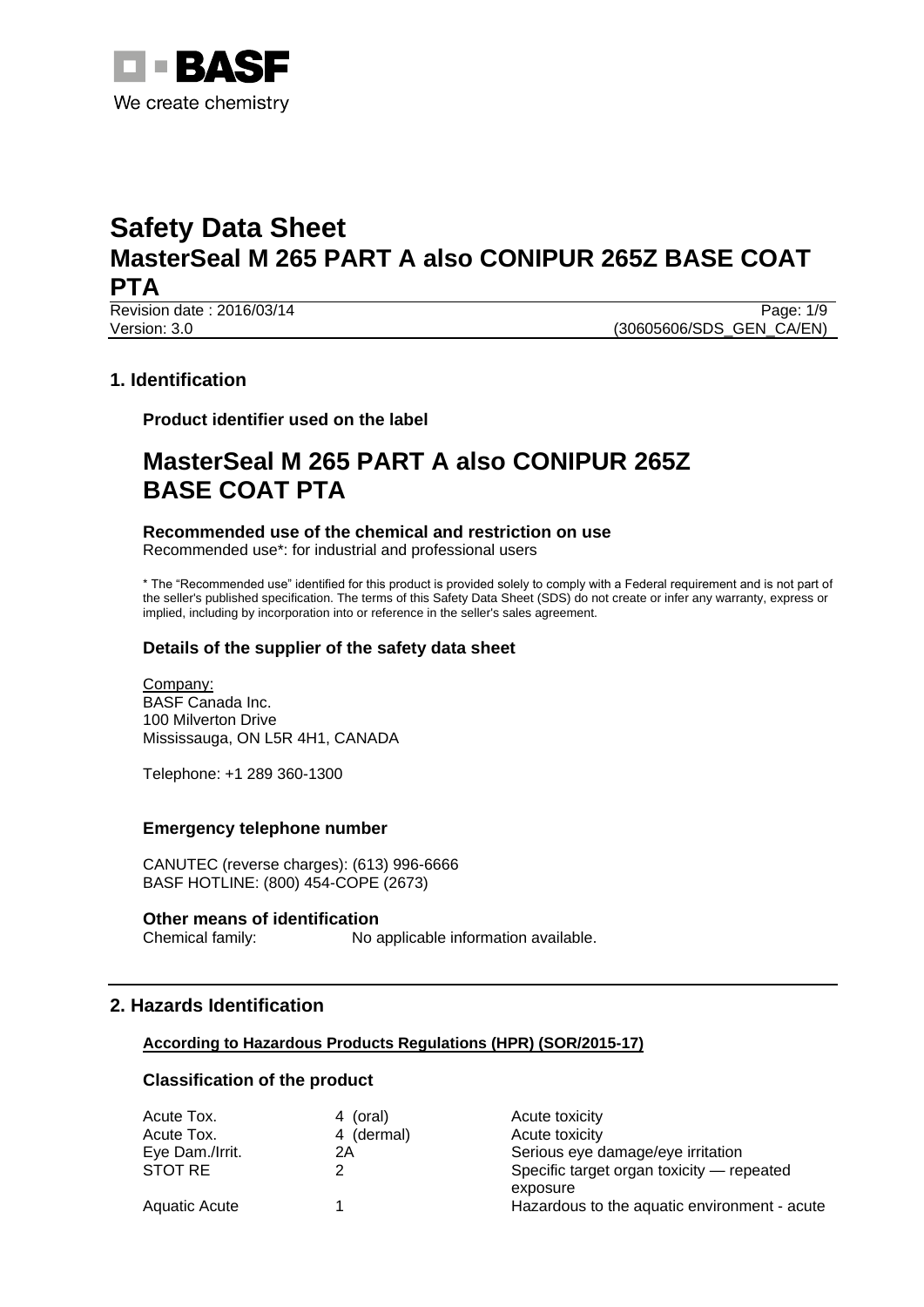Revision date : 2016/03/14 Page: 2/9 Version: 3.0 (30605606/SDS\_GEN\_CA/EN) Aquatic Chronic 1 1 1 Hazardous to the aquatic environment - chronic **Label elements** Pictogram: Signal Word: Warning Hazard Statement: H319 Causes serious eye irritation. H312 Harmful in contact with skin. H302 Harmful if swallowed. H373 May cause damage to organs (Pancreas) through prolonged or repeated exposure. H400 Very toxic to aquatic life. H410 Very toxic to aquatic life with long lasting effects. Precautionary Statements (Prevention): P280 Wear protective gloves/protective clothing/eye protection/face protection. P273 Avoid release to the environment.<br>P260 Do not breathe dust/gas/mist/vapo Do not breathe dust/gas/mist/vapours. P270 Do not eat, drink or smoke when using this product. P264 Wash with plenty of water and soap thoroughly after handling. Precautionary Statements (Response): P312 Call a POISON CENTER or doctor/physician if you feel unwell. P305 + P351 + P338 IF IN EYES: Rinse cautiously with water for several minutes. Remove contact lenses, if present and easy to do. Continue rinsing. P314 Get medical advice/attention if you feel unwell. P303 + P352 IF ON SKIN (or hair): Wash with plenty of soap and water. P361 + P364 Take off immediately all contaminated clothing and wash it before reuse. P330 Rinse mouth. P391 Collect spillage. P337 + P311 If eye irritation persists: Call a POISON CENTER or doctor/physician. Precautionary Statements (Disposal):

P501 Dispose of contents/container to hazardous or special waste collection

### **Hazards not otherwise classified**

No applicable information available.

# **3. Composition / Information on Ingredients**

**According to Hazardous Products Regulations (HPR) (SOR/2015-17)**

**CAS Number Weight % Chemical name**

point.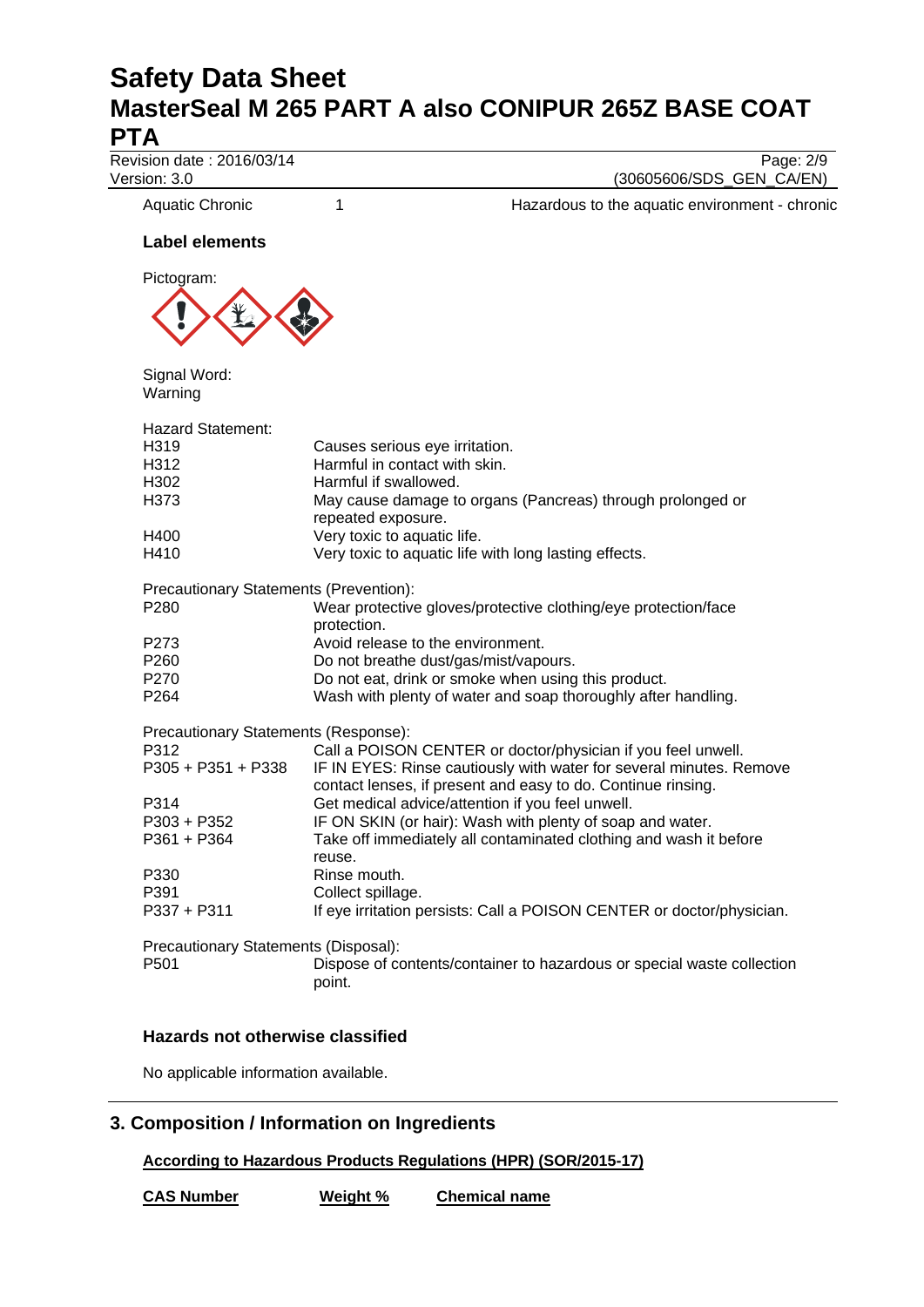Revision date : 2016/03/14 Page: 3/9

Version: 3.0 **(30605606/SDS\_GEN\_CA/EN)** 

68479-98-1 >= 25.0 - < 50.0% diethylmethylbenzenediamine

## **4. First-Aid Measures**

### **Description of first aid measures**

### **General advice:**

First aid personnel should pay attention to their own safety. Immediately remove contaminated clothing.

### **If inhaled:**

If difficulties occur after vapour/aerosol has been inhaled, remove to fresh air and seek medical attention.

#### **If on skin:**

After contact with skin, wash immediately with plenty of water and soap. Under no circumstances should organic solvent be used. If irritation develops, seek medical attention.

#### **If in eyes:**

Wash affected eyes for at least 15 minutes under running water with eyelids held open, consult an eye specialist.

### **If swallowed:**

Rinse mouth immediately and then drink plenty of water, seek medical attention. Do not induce vomiting unless told to by a poison control center or doctor.

### **Most important symptoms and effects, both acute and delayed**

Symptoms: The most important known symptoms and effects are described in the labelling (see section 2) and/or in section 11.

Hazards: No applicable information available.

### **Indication of any immediate medical attention and special treatment needed**

Note to physician

Treatment: Treat according to symptoms (decontamination, vital functions), no known specific antidote.

### **5. Fire-Fighting Measures**

### **Extinguishing media**

Suitable extinguishing media: foam, water spray, dry powder, carbon dioxide

Unsuitable extinguishing media for safety reasons: water jet

### **Special hazards arising from the substance or mixture**

Hazards during fire-fighting: carbon dioxide, carbon monoxide, harmful vapours, nitrogen oxides, fumes/smoke, carbon black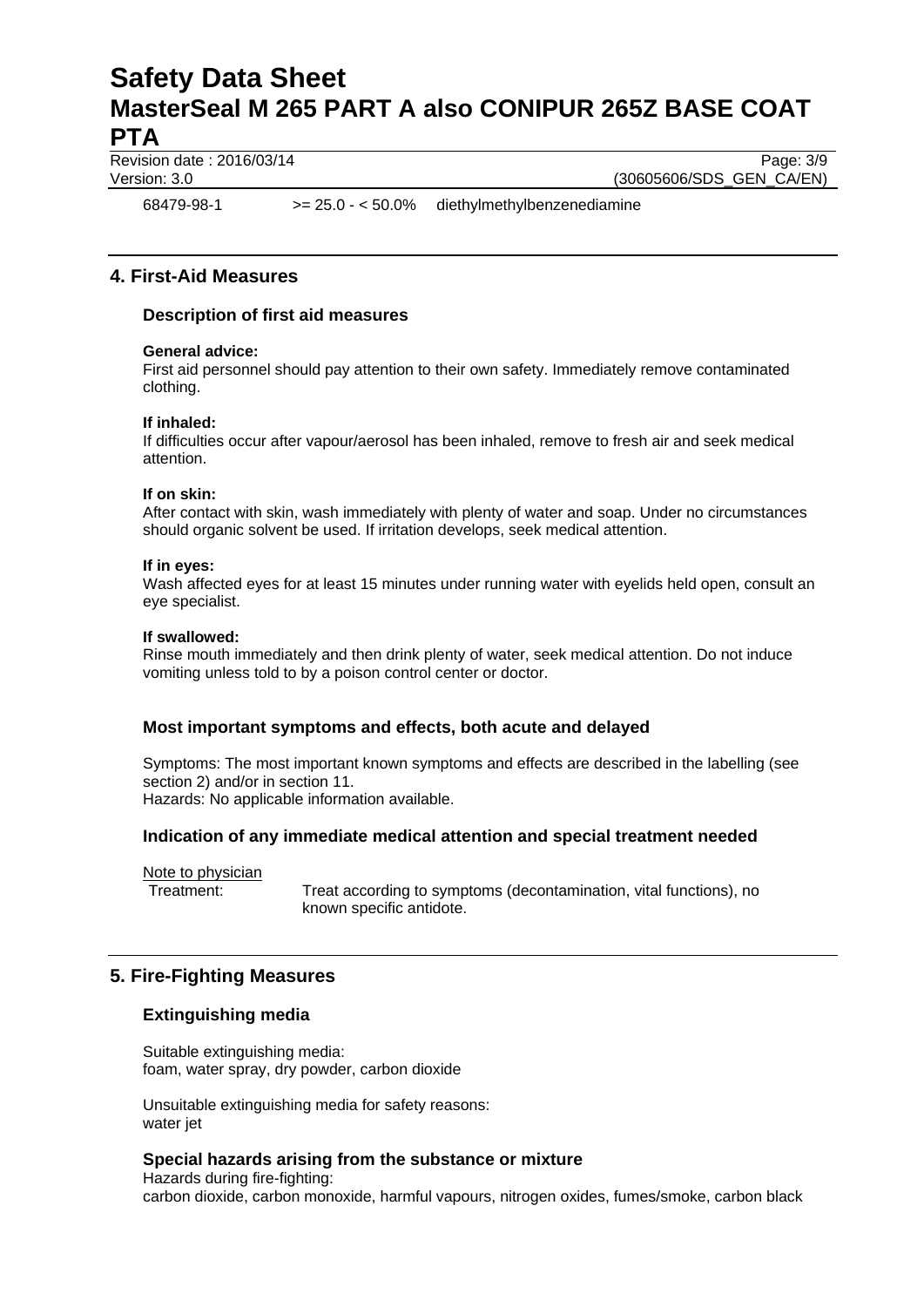Revision date : 2016/03/14 Page: 4/9

Version: 3.0 **(30605606/SDS\_GEN\_CA/EN)** 

### **Advice for fire-fighters**

Protective equipment for fire-fighting: Wear a self-contained breathing apparatus.

### **Further information:**

The degree of risk is governed by the burning substance and the fire conditions. If exposed to fire, keep containers cool by spraying with water. Collect contaminated extinguishing water separately, do not allow to reach sewage or effluent systems. Contaminated extinguishing water must be disposed of in accordance with official regulations.

## **6. Accidental release measures**

### **Personal precautions, protective equipment and emergency procedures**

Do not breathe vapour/aerosol/spray mists. Wear eye/face protection. If exposed to high vapour concentration, leave area immediately. Use personal protective clothing. Handle in accordance with good building materials hygiene and safety practice.

### **Environmental precautions**

Contain contaminated water/firefighting water. Do not discharge into drains/surface waters/groundwater.

### **Methods and material for containment and cleaning up**

For small amounts: Pick up with inert absorbent material (e.g. sand, earth etc.). Dispose of contaminated material as prescribed. For large amounts: Pump off product.

# **7. Handling and Storage**

### **Precautions for safe handling**

Avoid aerosol formation. Avoid inhalation of mists/vapours. Avoid skin contact. No special measures necessary provided product is used correctly.

### **Conditions for safe storage, including any incompatibilities**

No applicable information available.

Suitable materials for containers: tinned carbon steel (Tinplate)

Further information on storage conditions: Keep only in the original container in a cool, dry, wellventilated place away from ignition sources, heat or flame. Protect from direct sunlight.

# **8. Exposure Controls/Personal Protection**

No occupational exposure limits known.

### **Personal protective equipment**

#### **Respiratory protection:**

Wear appropriate certified respirator when exposure limits may be exceeded.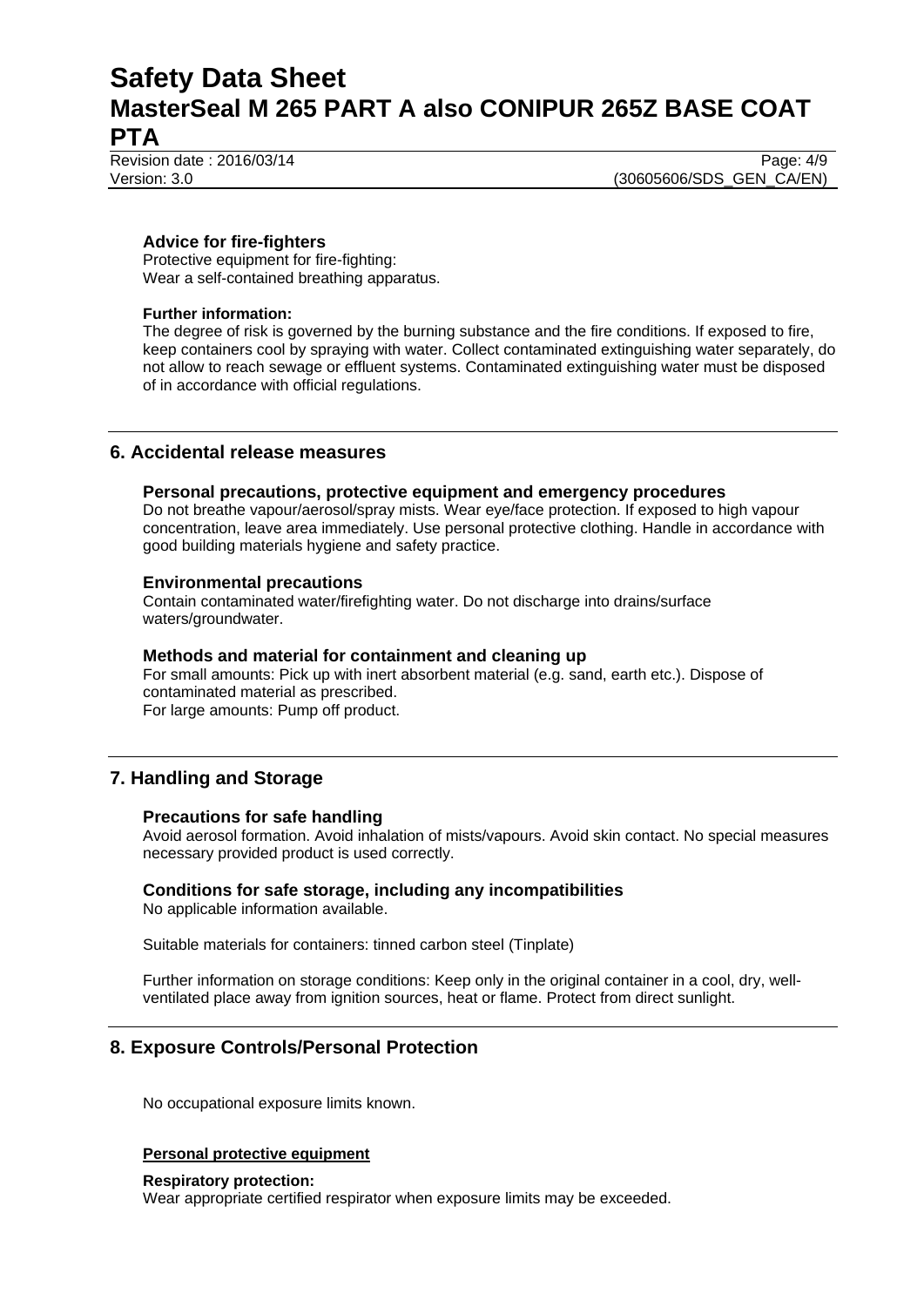Revision date : 2016/03/14 Page: 5/9

Version: 3.0 (30605606/SDS\_GEN\_CA/EN)

### **Hand protection:**

Wear chemical resistant protective gloves., Manufacturer's directions for use should be observed because of great diversity of types.

### **Eye protection:**

Safety glasses with side-shields.

### **Body protection:**

Body protection must be chosen depending on activity and possible exposure, e.g. apron, protecting boots, chemical-protection suit (according to EN 14605 in case of splashes or EN ISO 13982 in case of dust).

### **General safety and hygiene measures:**

Do not inhale gases/vapours/aerosols. Avoid contact with the skin, eyes and clothing. Avoid exposure - obtain special instructions before use. Handle in accordance with good building materials hygiene and safety practice. Wearing of closed work clothing is recommended. When using, do not eat, drink or smoke. Hands and/or face should be washed before breaks and at the end of the shift. At the end of the shift the skin should be cleaned and skin-care agents applied. Gloves must be inspected regularly and prior to each use. Replace if necessary (e.g. pinhole leaks).

# **9. Physical and Chemical Properties**

| Form:                       | liquid                                                                                               |
|-----------------------------|------------------------------------------------------------------------------------------------------|
| Odour:                      | slight odour                                                                                         |
| Odour threshold:            | No applicable information available.                                                                 |
| Colour:                     | No data available.                                                                                   |
| pH value:                   | neutral to slightly alkaline                                                                         |
| Melting point:              | No applicable information available.                                                                 |
| Boiling point:              | 307.78 °C                                                                                            |
| Sublimation point:          | No applicable information available.                                                                 |
| Flash point:                | 135 °C                                                                                               |
| Flammability:               | not highly flammable                                                                                 |
| Lower explosion limit:      | No data available.                                                                                   |
| Upper explosion limit:      | No data available.                                                                                   |
| Vapour pressure:            | No applicable information available.                                                                 |
| Density:                    | $9.15$ g/cm $3$                                                                                      |
|                             | (20 °C)                                                                                              |
| Relative density:           | No applicable information available.                                                                 |
| Bulk density:               | not applicable                                                                                       |
| Vapour density:             | Heavier than air.                                                                                    |
| Partitioning coefficient n- | not applicable                                                                                       |
| octanol/water (log Pow):    |                                                                                                      |
| Thermal decomposition:      | No applicable information available.                                                                 |
| Viscosity, dynamic:         | No applicable information available.                                                                 |
| Viscosity, kinematic:       | No applicable information available.                                                                 |
| % volatiles:                |                                                                                                      |
| Solubility (quantitative):  | No applicable information available.                                                                 |
| Solubility (qualitative):   | No applicable information available.                                                                 |
| Evaporation rate:           | No applicable information available.                                                                 |
| Other Information:          | If necessary, information on other physical and chemical<br>parameters is indicated in this section. |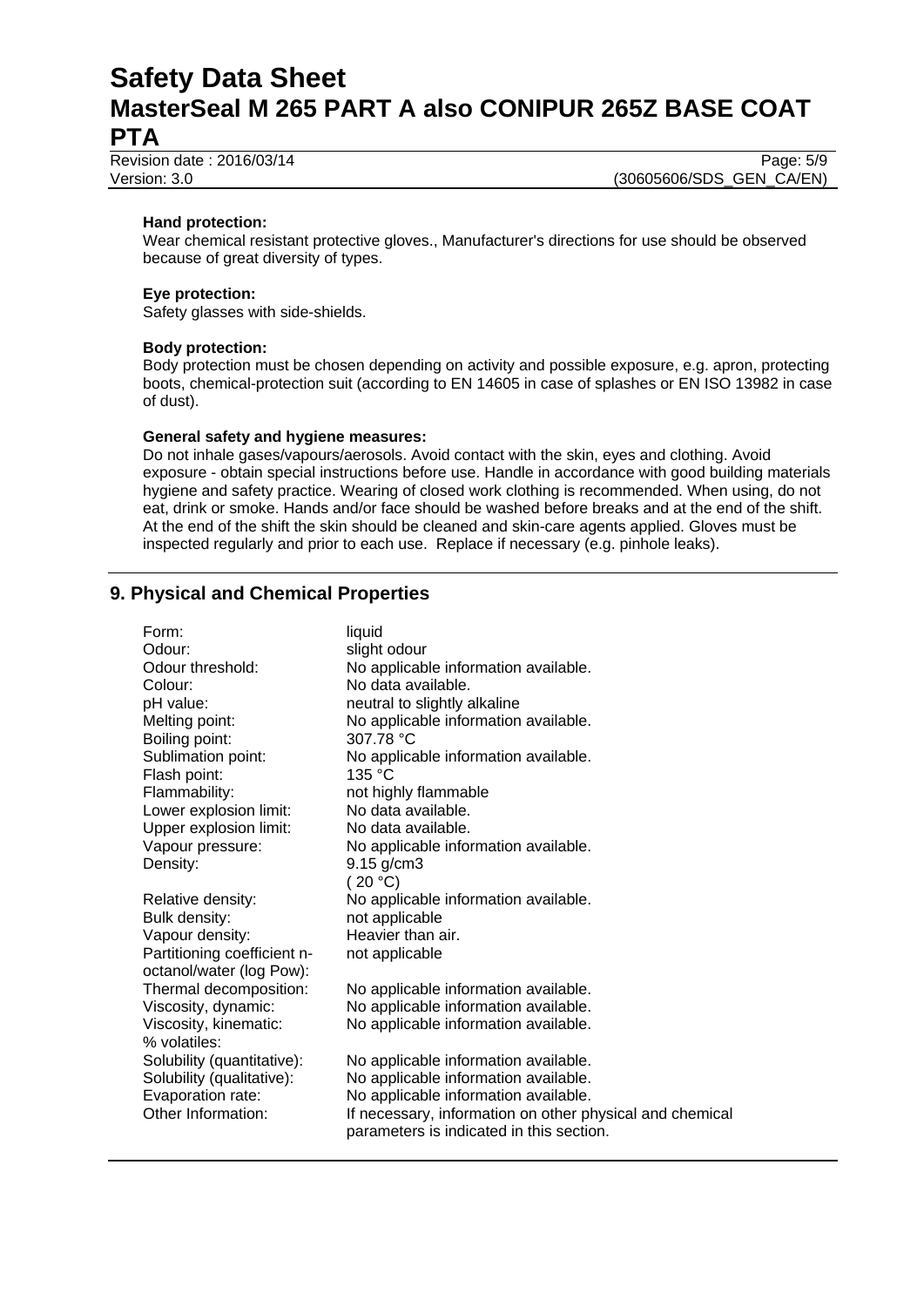Revision date : 2016/03/14 Page: 6/9

Version: 3.0 **(30605606/SDS\_GEN\_CA/EN)** 

# **10. Stability and Reactivity**

### **Reactivity**

No hazardous reactions if stored and handled as prescribed/indicated.

Oxidizing properties: Based on its structural properties the product is not classified as oxidizing.

### **Chemical stability**

The product is stable if stored and handled as prescribed/indicated.

### **Possibility of hazardous reactions**

The product is stable if stored and handled as prescribed/indicated.

### **Conditions to avoid**

See MSDS section 7 - Handling and storage.

### **Incompatible materials**

strong acids, strong bases, strong oxidizing agents, strong reducing agents

### **Hazardous decomposition products**

Decomposition products: No hazardous decomposition products if stored and handled as prescribed/indicated.

Thermal decomposition: No applicable information available.

# **11. Toxicological information**

### **Primary routes of exposure**

Routes of entry for solids and liquids are ingestion and inhalation, but may include eye or skin contact. Routes of entry for gases include inhalation and eye contact. Skin contact may be a route of entry for liquefied gases.

### **Acute Toxicity/Effects**

Acute toxicity Assessment of acute toxicity: Harmful if swallowed.

Oral Type of value: ATE Value: 705.5 mg/kg

Dermal Type of value: ATE Value: 1,046 mg/kg

Assessment other acute effects No applicable information available.

Irritation / corrosion Assessment of irritating effects: Causes serious eye irritation. Risk of serious damage to eyes.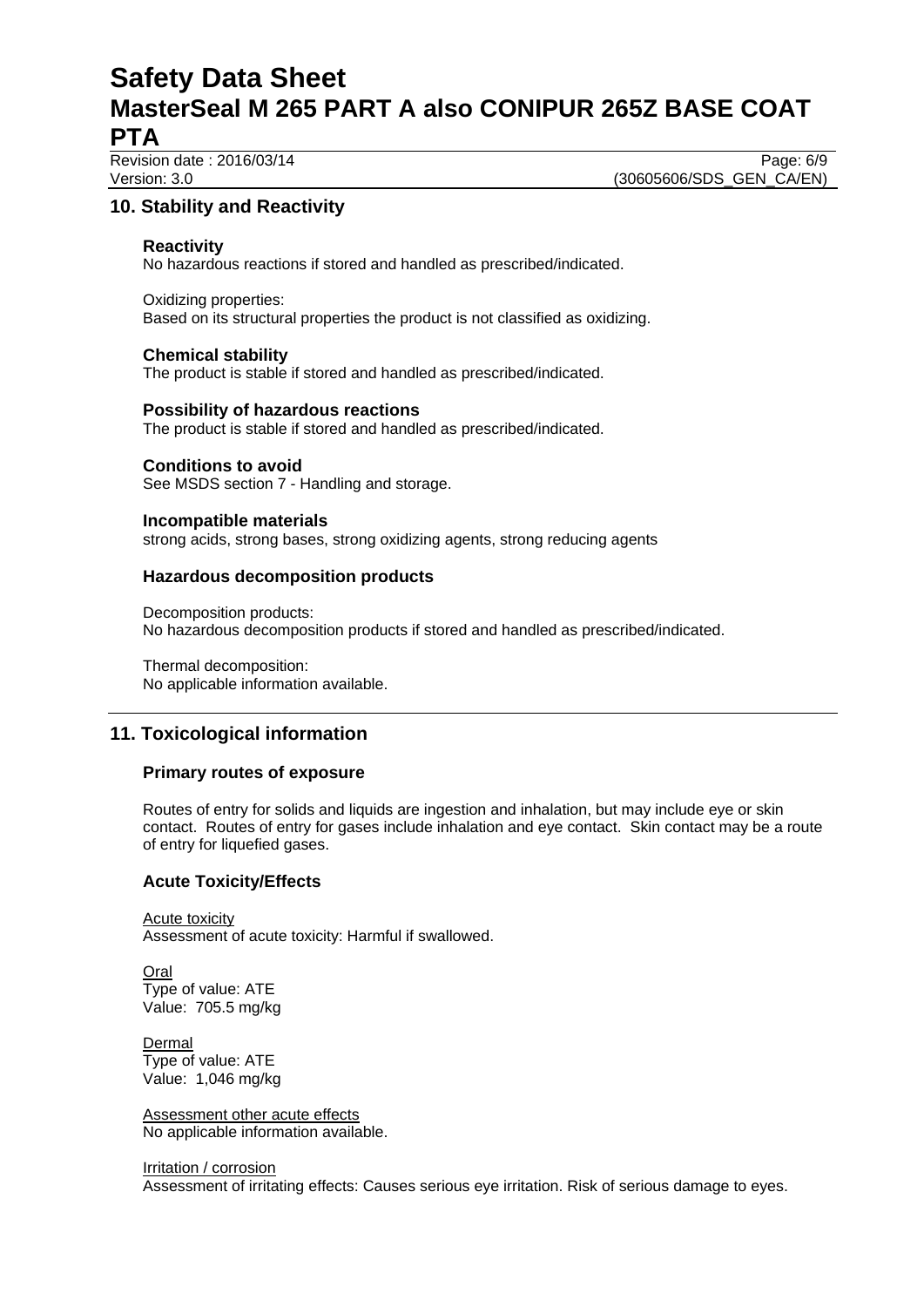Revision date : 2016/03/14 Page: 7/9

Version: 3.0 **(30605606/SDS\_GEN\_CA/EN)** 

**Sensitization** 

Assessment of sensitization: Based on available Data, the classification criteria are not met.

Aspiration Hazard

No aspiration hazard expected.

# **Chronic Toxicity/Effects**

#### Repeated dose toxicity

Assessment of repeated dose toxicity: Repeated exposure may affect certain organs.

#### Genetic toxicity

Assessment of mutagenicity: The chemical structure does not suggest a specific alert for such an effect. Based on available Data, the classification criteria are not met.

#### **Carcinogenicity**

Assessment of carcinogenicity: The chemical structure does not suggest a specific alert for such an effect. Based on available Data, the classification criteria are not met.

#### Reproductive toxicity

Assessment of reproduction toxicity: The chemical structure does not suggest a specific alert for such an effect. Based on available Data, the classification criteria are not met.

#### **Teratogenicity**

Assessment of teratogenicity: The chemical structure does not suggest a specific alert for such an effect. Based on available Data, the classification criteria are not met.

#### Other Information

Based on our experience and the information available, no adverse health effects are expected if handled as recommended with suitable precautions for designated uses. The product has not been tested. The statements on toxicology have been derived from the properties of the individual components.

### **Symptoms of Exposure**

The most important known symptoms and effects are described in the labelling (see section 2) and/or in section 11.

# **12. Ecological Information**

### **Toxicity**

Aquatic toxicity Assessment of aquatic toxicity: Very toxic to aquatic organisms.

### Aquatic toxicity

*Information on: diethylmethylbenzenediamine Assessment of aquatic toxicity: Very toxic (acute effect) to aquatic organisms. The inhibition of the degradation activity of activated sludge is not anticipated when introduced to biological treatment plants in appropriate low concentrations.*

----------------------------------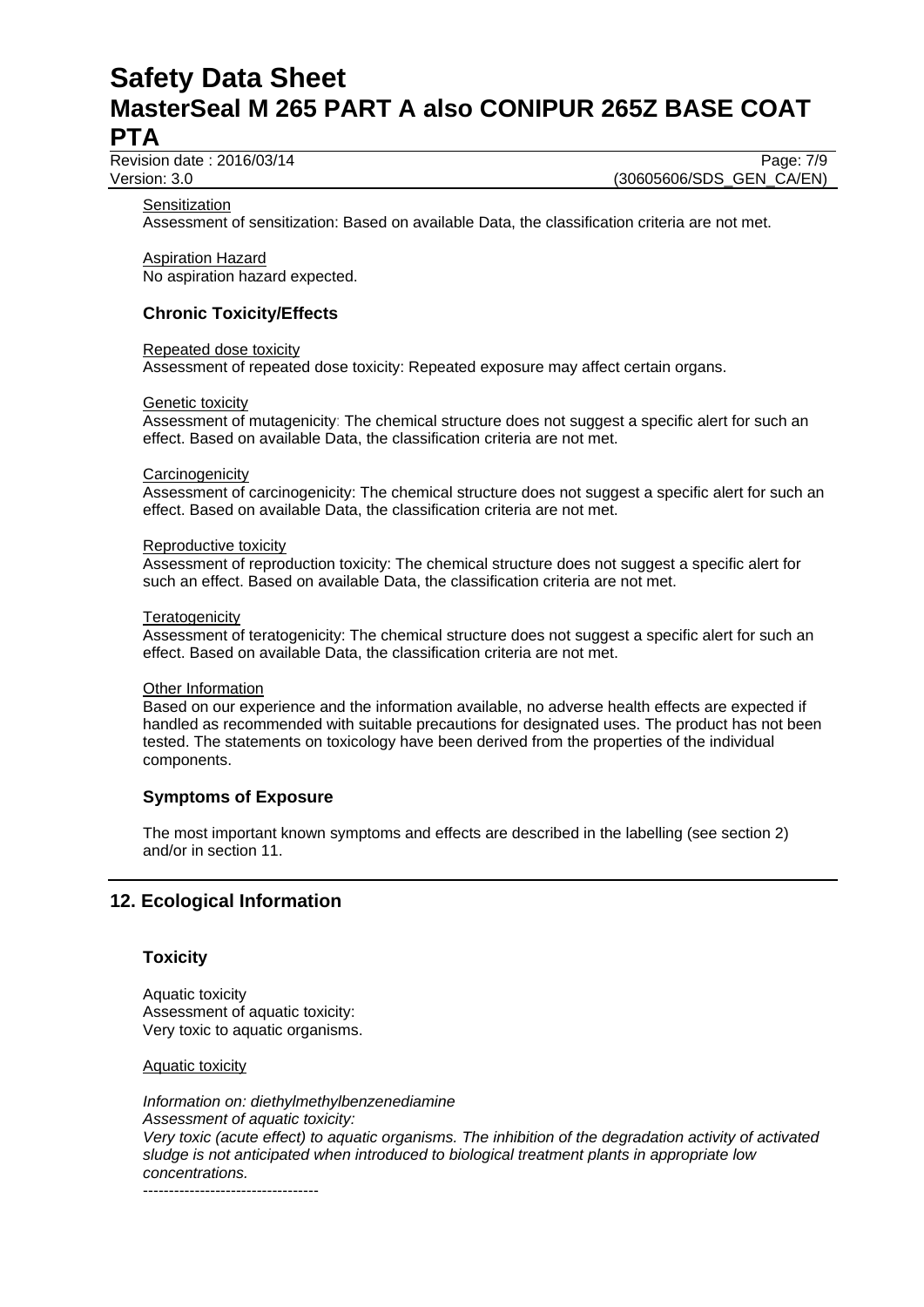Revision date : 2016/03/14 Page: 8/9

Version: 3.0 **(30605606/SDS\_GEN\_CA/EN)** 

### **Persistence and degradability**

Assessment biodegradation and elimination (H2O) Inherently biodegradable. The insoluble fraction can be removed by mechanical means in suitable waste water treatment plants. The polymer component of the product is poorly biodegradable.

### **Bioaccumulative potential**

Assessment bioaccumulation potential Discharge into the environment must be avoided.

## **Mobility in soil**

Assessment transport between environmental compartments No data available.

## **Additional information**

Other ecotoxicological advice: Ecological data are not available.

# **13. Disposal considerations**

### **Waste disposal of substance:**

Dispose of in accordance with national, state and local regulations. Residues should be disposed of in the same manner as the substance/product. Do not discharge into drains/surface waters/groundwater.

### **Container disposal:**

Contaminated packaging should be emptied as far as possible; then it can be passed on for recycling after being thoroughly cleaned.

# **14. Transport Information**

|     | <b>Land transport</b> |
|-----|-----------------------|
| TDG |                       |

Not classified as a dangerous good under transport regulations

| Sea transport<br><b>IMDG</b> |                                                                                               |
|------------------------------|-----------------------------------------------------------------------------------------------|
| Hazard class:                | 9                                                                                             |
| Packing group:               | Ш                                                                                             |
| ID number:                   | <b>UN 3082</b>                                                                                |
| Hazard label:                | 9, EHSM                                                                                       |
| Marine pollutant:            | YES                                                                                           |
| Proper shipping name:        | ENVIRONMENTALLY HAZARDOUS SUBSTANCE, LIQUID,<br>N.O.S. (contains DIETHYLMETHYLBENZENEDIAMINE) |

**Air transport** IATA/ICAO